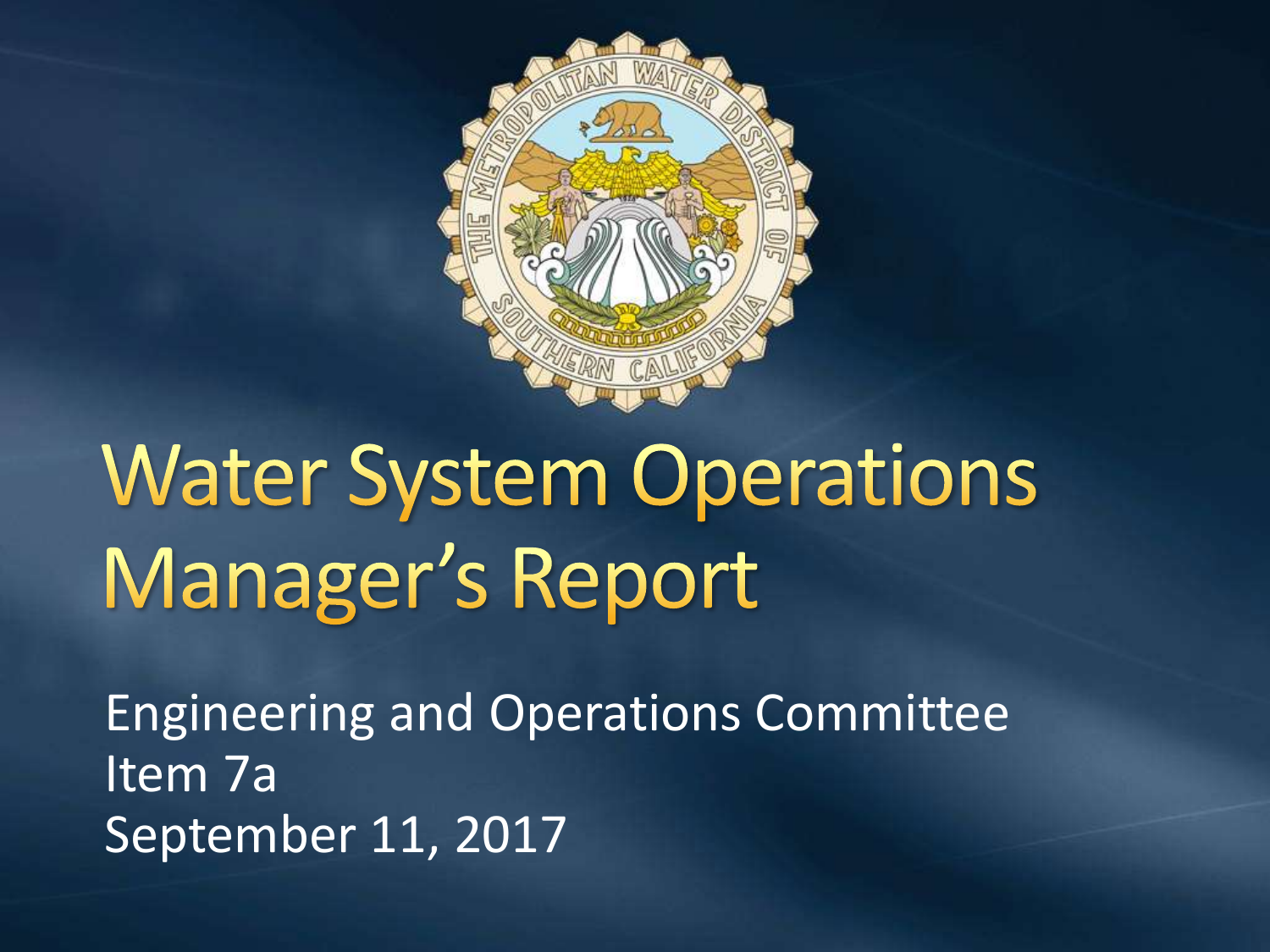#### **Current Operational Conditions**

- 2017 SWP Allocation is 85%
- SWP blend targets are 65% at Weymouth and Diemer, and 75% at Skinner
- The CRA is currently at a 4 pump flow
- **Expanding SWP deliveries through the West** Branch
- **C** Continuing to fill storage based on WSDM principles
- August 2017 deliveries of 159 TAF were 9 TAF lower than August 2016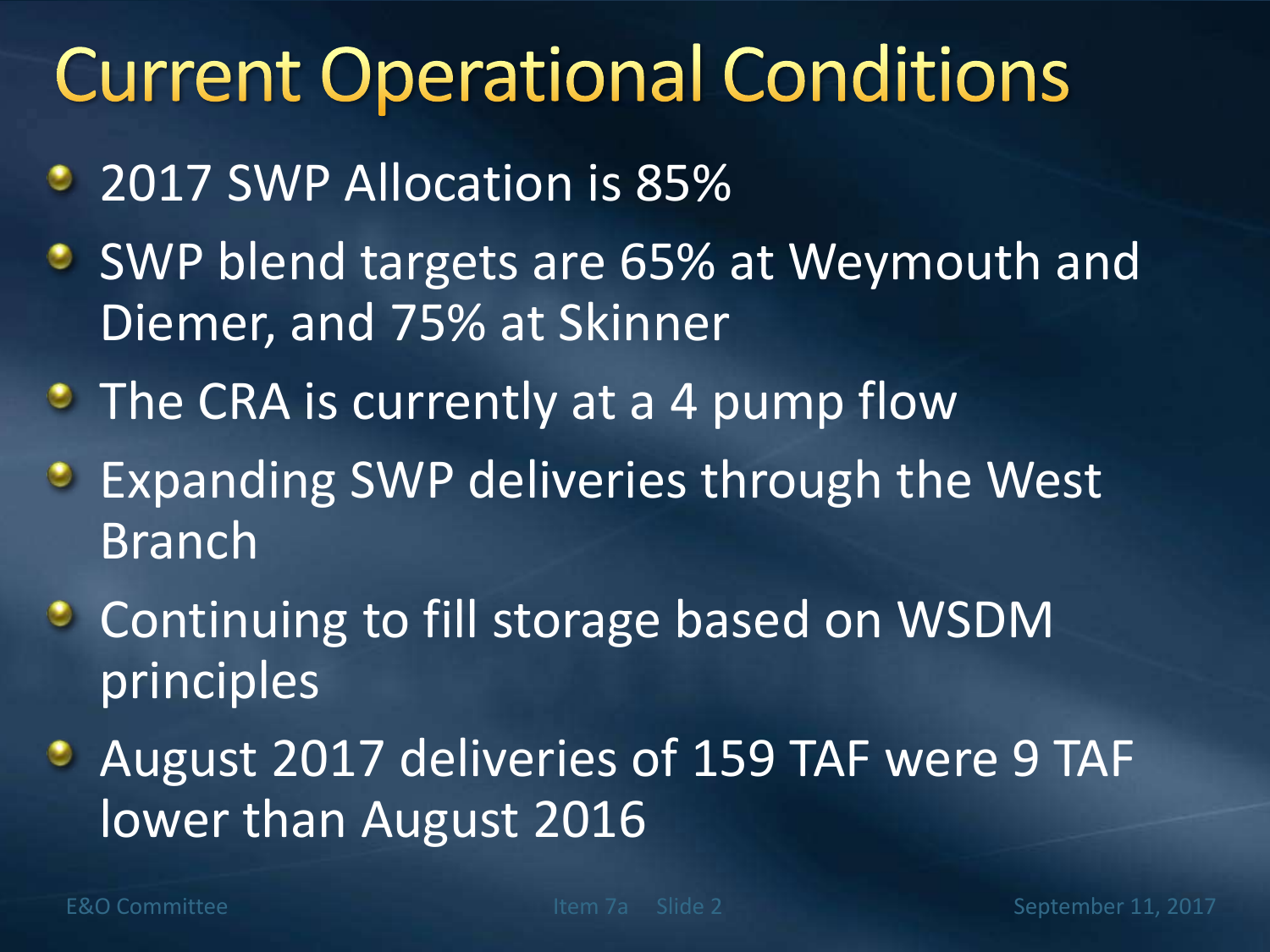#### **Weymouth Ozone Startup**

**Performance testing complete** 

- **State Water Resources Control Board facility** inspection for operating permit scheduled for September 19
- **Weymouth area agency meetings in September**
- Oct 1, 2017 online date for regulatory compliance as primary disinfectant

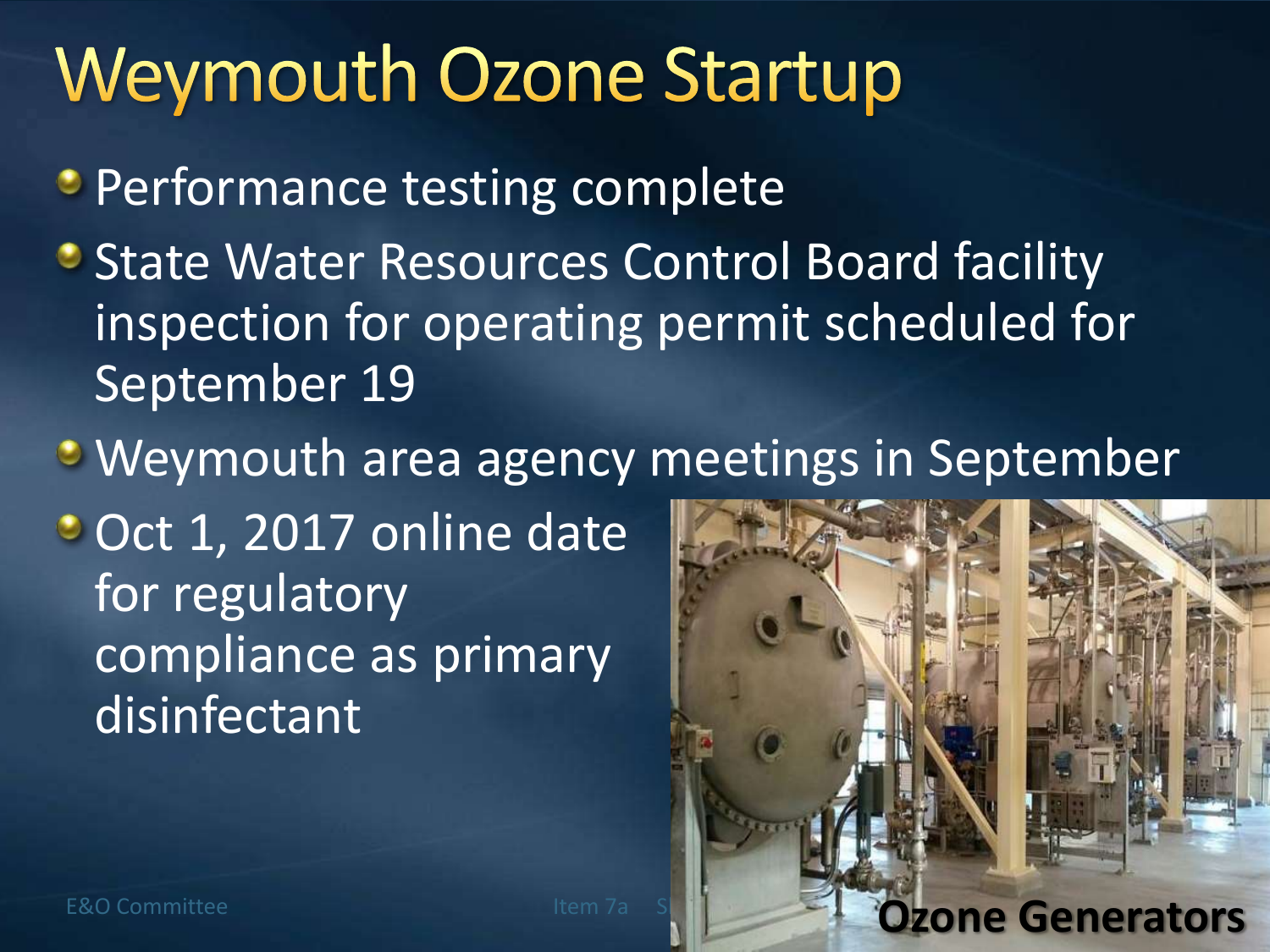### **Hurricane Harvey Impacts on Chlorine Deliveries**

- Metropolitan's chlorine vendor/manufacturer has a major facility in Freeport, Texas which remained online during the event
- **However, rail shipments from Texas have been** delayed due to weather impacts
- **Metropolitan has sufficient supplies on hand** and is working with the vendor to reroute deliveries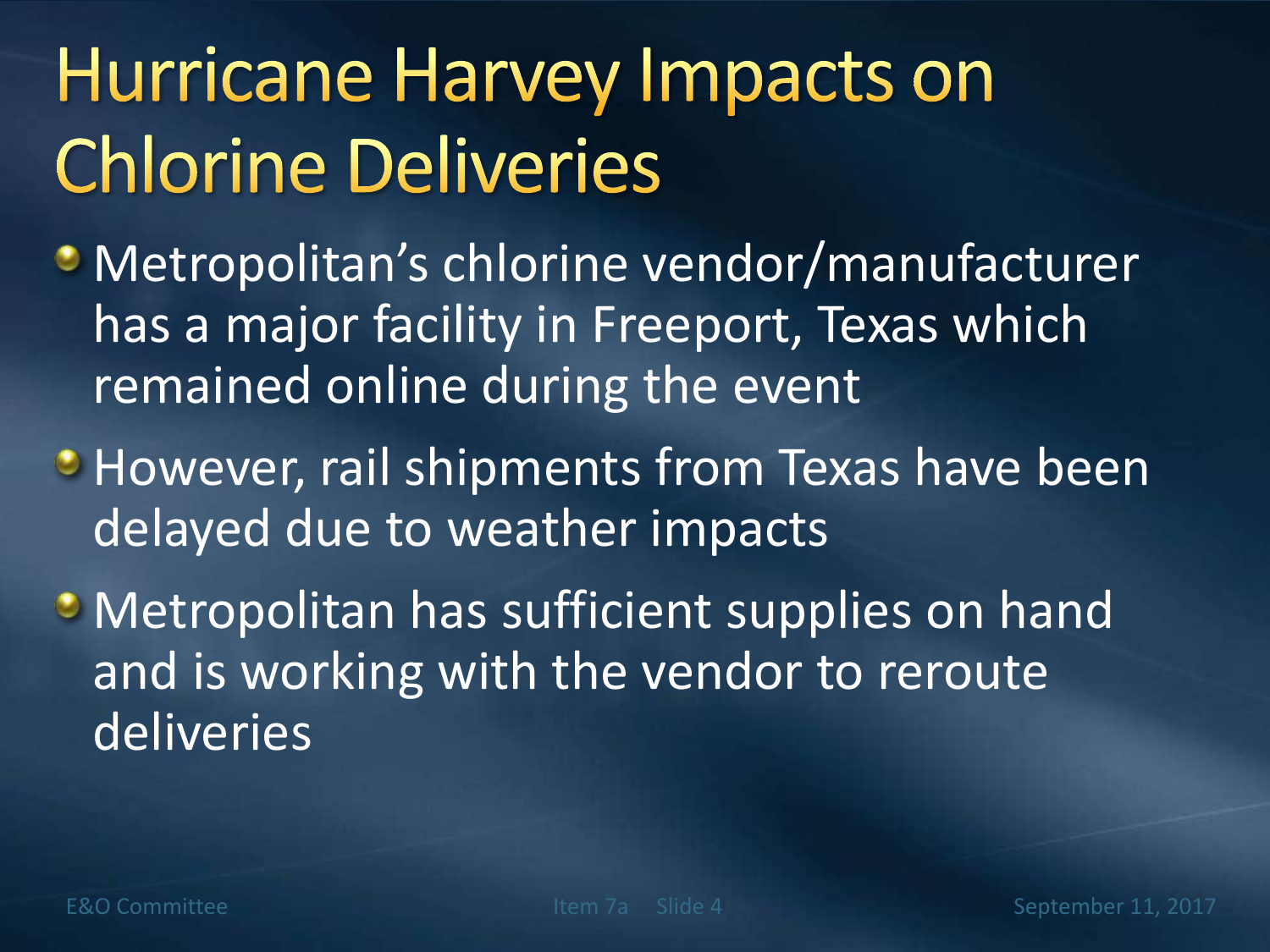## **Hurricane Harvey Impacts on Ferric Chloride Deliveries**

- **Vendor's local production has been impacted** due to supply chain disruptions of raw material from Texas gulf
- Currently executing short-term agreement with second vendor and preparing to use other primary coagulants if needed
- **No operational impacts anticipated**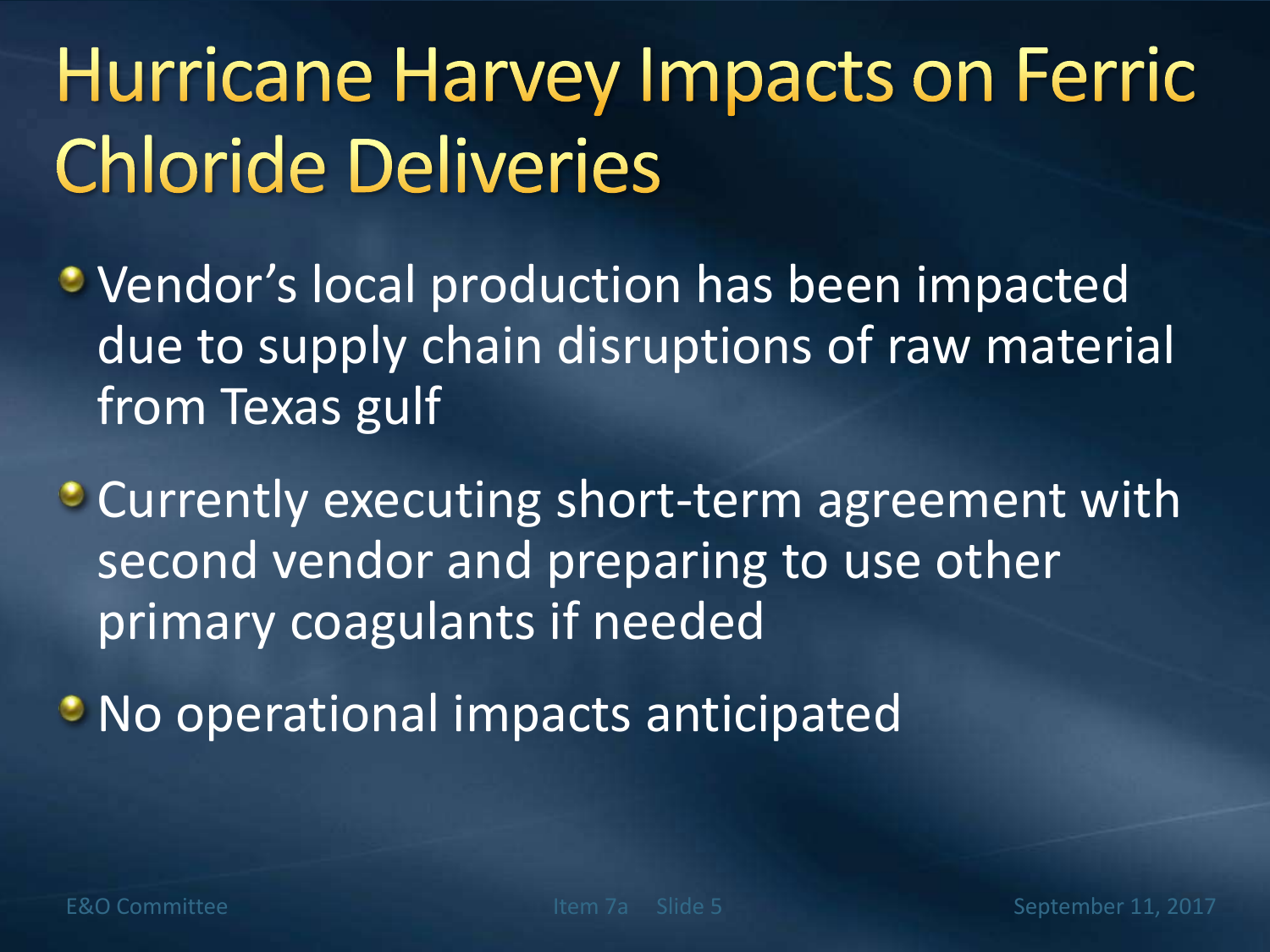### 2017/2018 Annual Shutdown Plan

- **Publish and present to Member Agencies in** September
- 48 scheduled shutdowns, including:
	- **PRelining of Second Lower Feeder**
	- Electrical reliability upgrades at the Jensen plant
	- Colorado River Aqueduct Switch House seismic upgrades
	- **PCCP** inspections of 5 pipelines
- **Plan also includes three year look-ahead**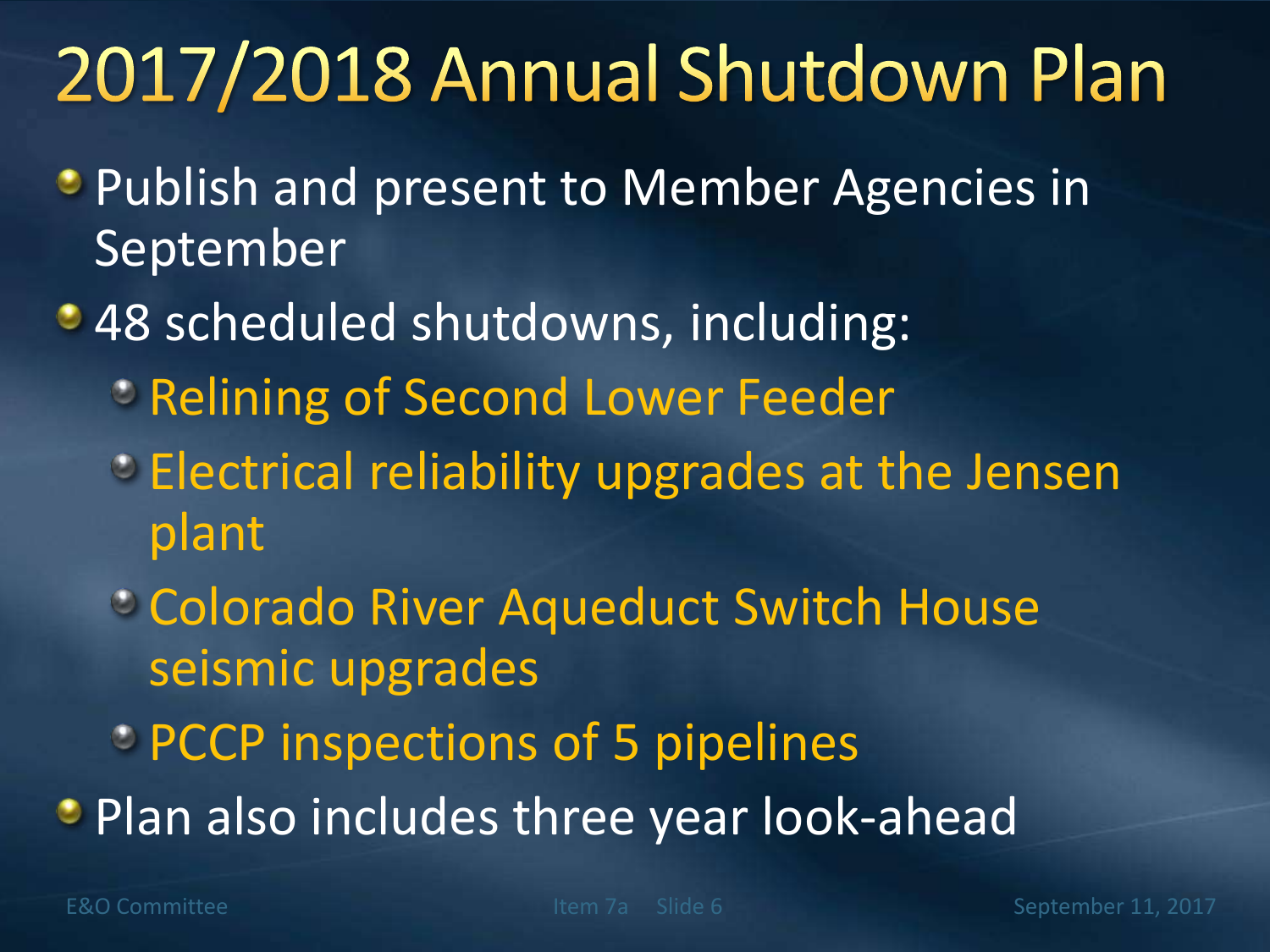### **Solar Production During Eclipse**